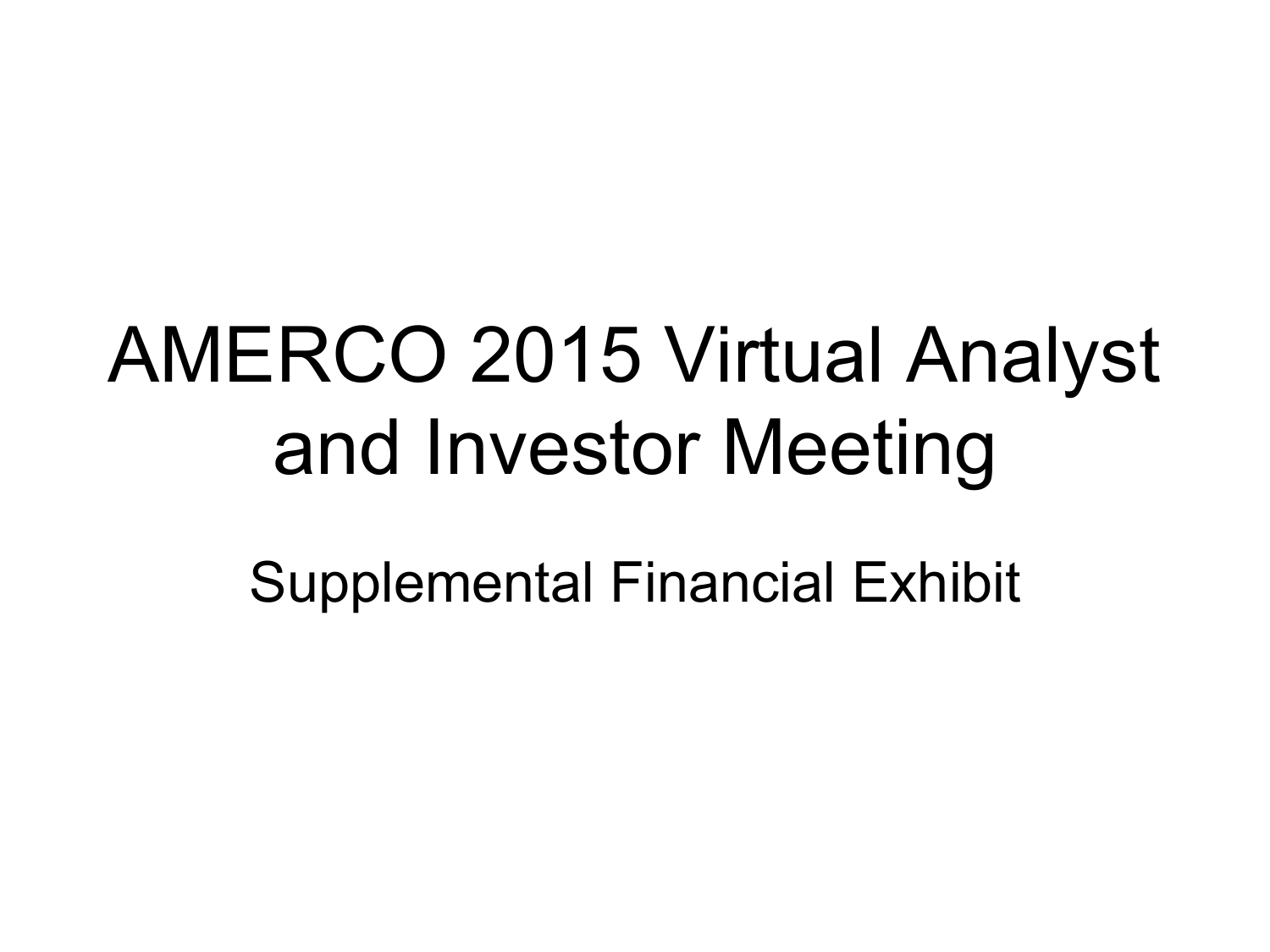

#### Self-Moving Equipment Rental Revenues

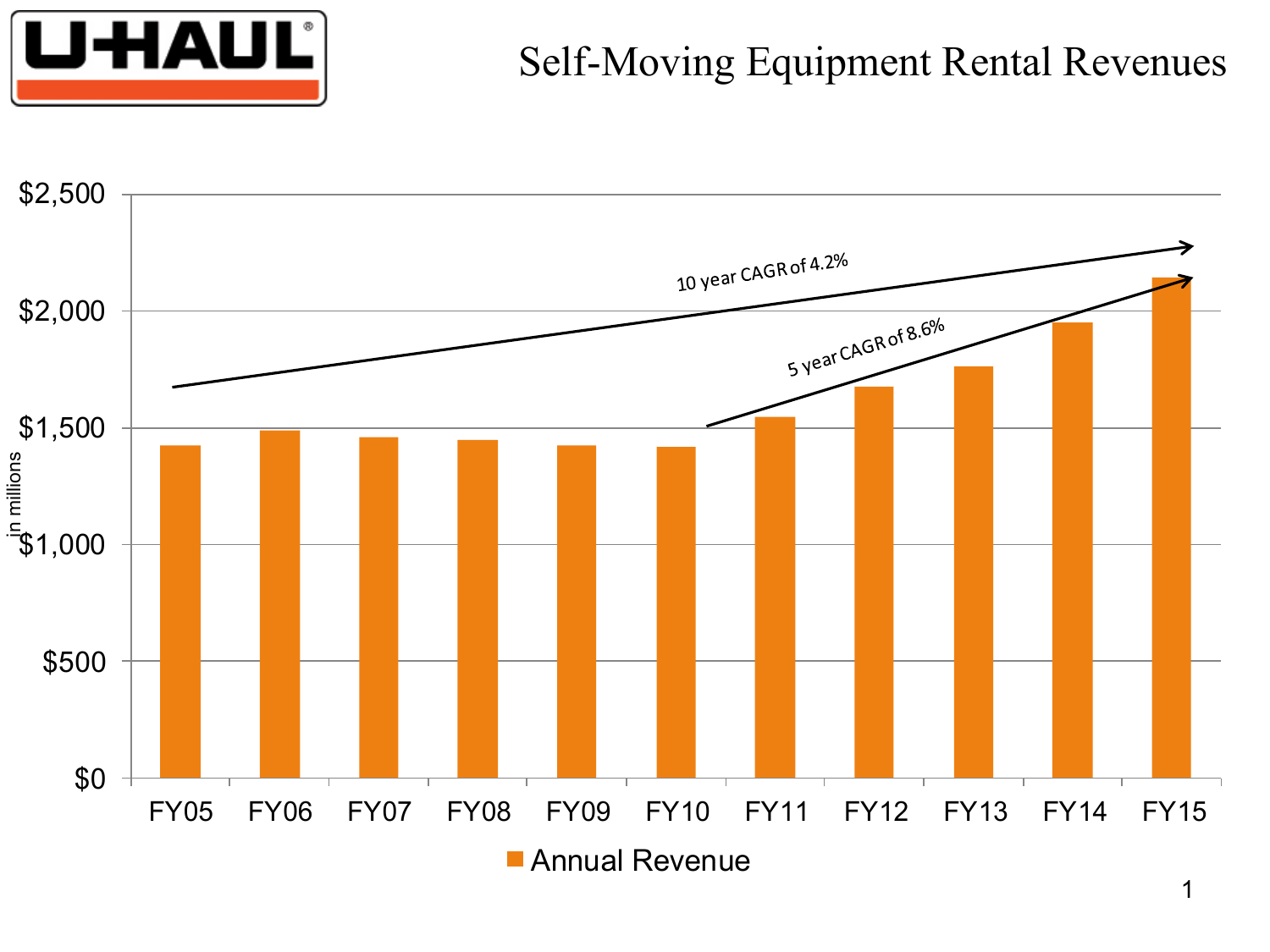

#### Self-Storage

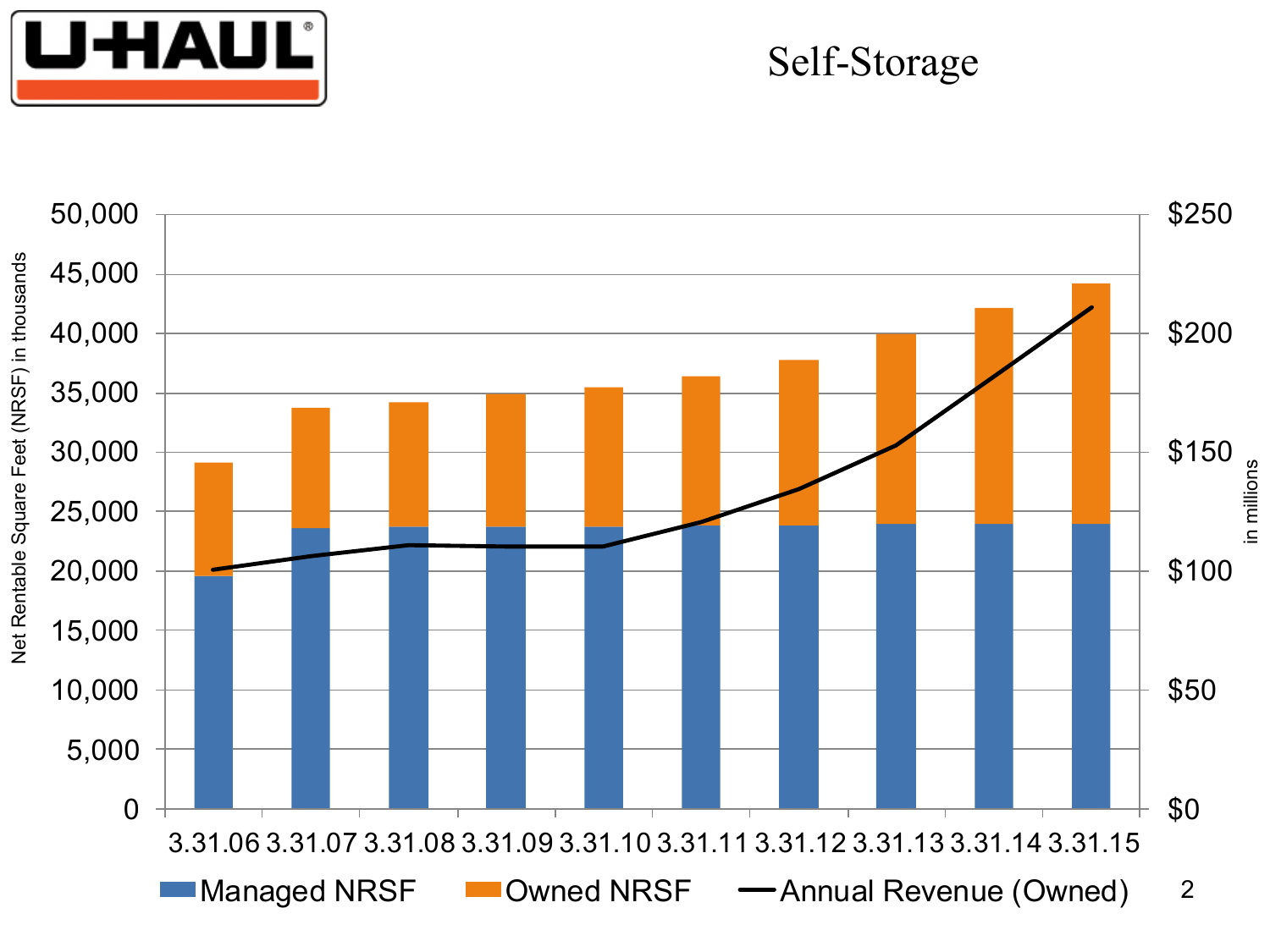### Moving and Storage: Capital Expenditures

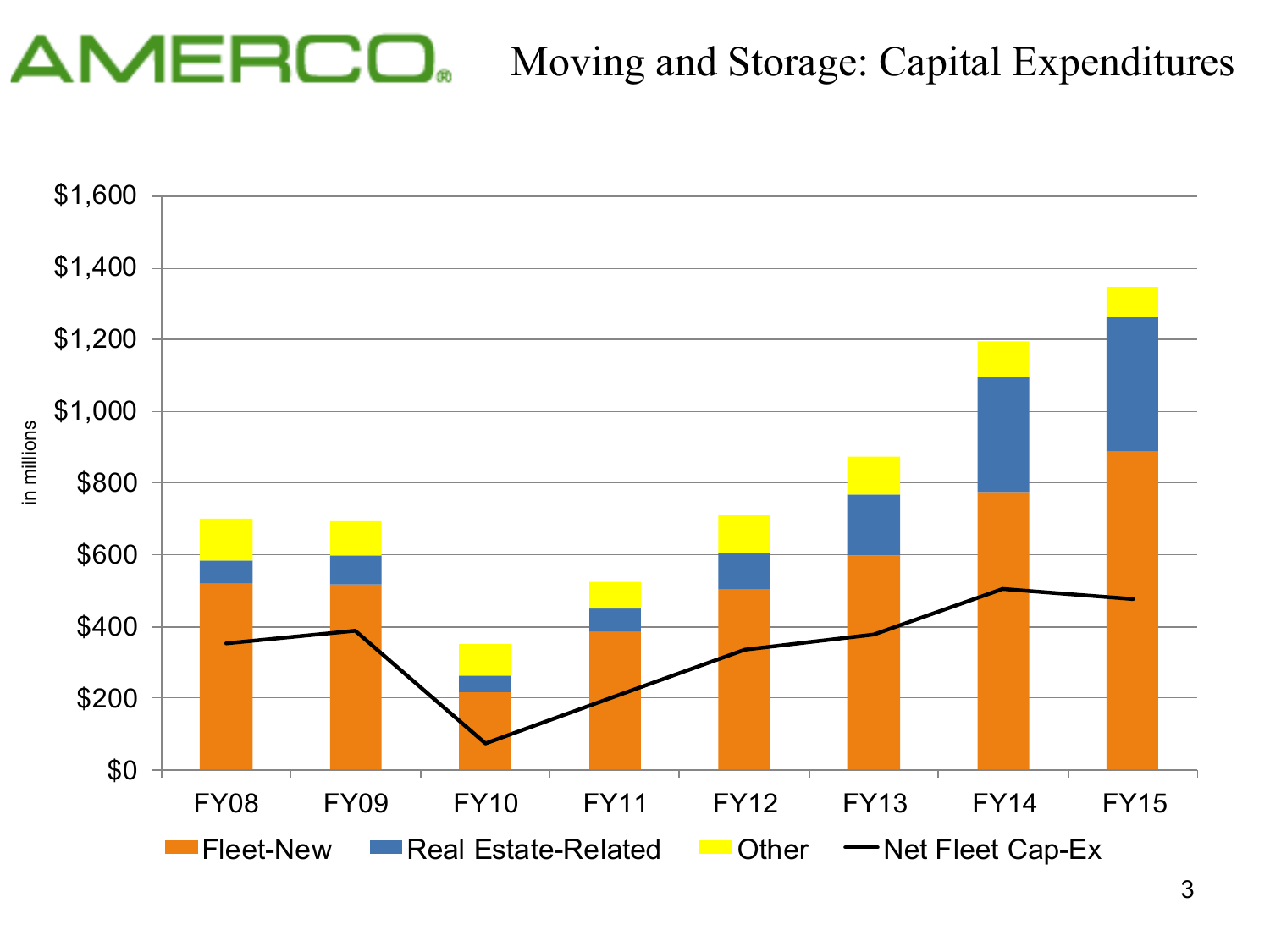#### Moving and Storage: Leverage

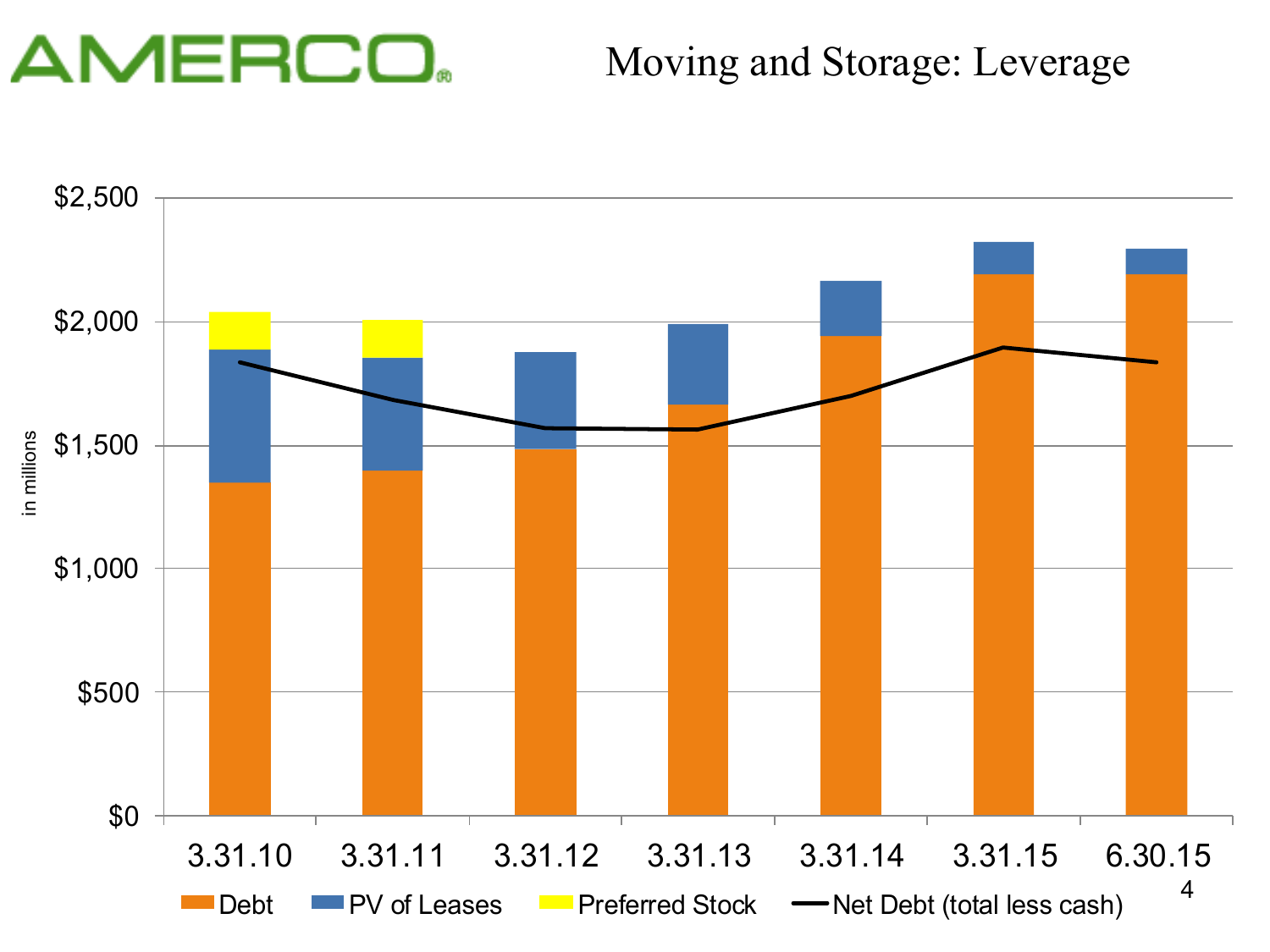### Moving and Storage: Debt and Capitalized Lease Amortization and Maturity Schedule

As of March 31, 2015